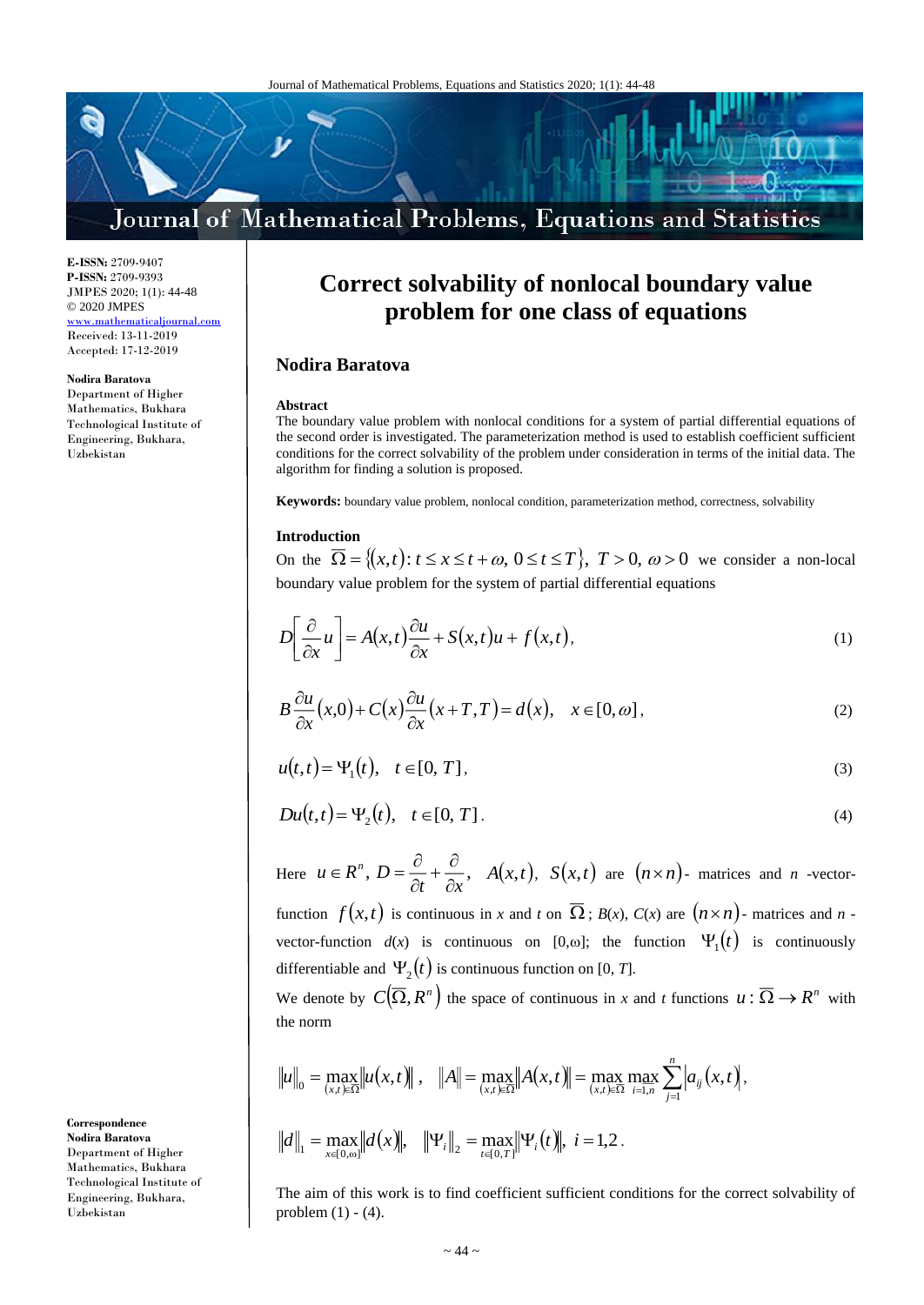In the theory of boundary value problems for partial differential equations, problems with nonlocal constraints are of considerable interest. We note the papers  $\left[3\right]$ ,  $\left[7\right]$ , where one can find a detailed survey and bibliography on these problems. To study boundary value problems for systems of hyperbolic equations with a mixed derivative, a method for introducing functional parameters was proposed in <sup>[2]</sup>, which is a generalization of the parameterization method <sup>[6]</sup>, developed for solving boundary value problems of ordinary differential equations.

Following <sup>[1]</sup>, we introduce new unknown functions  $v(x,t) = \frac{\partial u}{\partial x}(x,t)$  $v(x,t) = \frac{\partial u}{\partial x}(x,$  $=\frac{\partial u}{\partial x}(x,t)$ ,  $w(x,t)=Du$  and then problem (1) - (4) is reduced

to an equivalent problem for the system of first-order hyperbolic equations

$$
Dv = A(x,t)v + S(x,t)u + f(x,t), \ (x,t) \in \overline{\Omega}, \tag{5}
$$

$$
B(x)v(x,0) + C(x)v(x+T,T) = d(x), \quad x \in [0,\omega],
$$
\n(6)

$$
u(x,t) = \Psi_1(t) + \int_{t}^{x} v(\eta, t) d\eta, \quad t \in [0, T],
$$
\n(7)

$$
w(x,t) = \Psi_2(t) + \int_t^x Dv(\eta, t) d\eta, \quad t \in [0, T].
$$
\n(8)

If the continuous function  $u(x,t)$  is known, then by solving the two-point boundary value problem (5) - (6), we find  $v(x,t)$ . If a continuous function  $v(x,t)$  is known, then from (7) - (8) we define the functions  $u(x,t)$  and  $w(x,t)$ .

If the function  $u(x,t)$  is solution to problem (1)-(4), then the triple of continuous functions  $(v(x,t), u(x,t), w(x,t))$  is solution to д

problem (5) - (8), where  $v(x,t) = \frac{\partial u}{\partial x}$ ,  $w(x,t) = Du$  $v(x,t) = \frac{\partial u}{\partial x}, \quad w(x,t) =$  $\mathbf{u}(t,t) = \frac{\mathbf{v}(t)}{t}$ ,  $w(x,t) = Du$  and vice versa, if  $(v(x,t), u(x,t), w(x,t))$  is solution to problem (5) - (8),

then from (7) it follows that the function  $u(x,t)$  satisfies condition (3) and has continuous derivatives  $\frac{\partial u}{\partial x}$ ,  $\frac{\partial u}{\partial t}$ *u x u* õ õ õ õ  $\frac{\partial}{\partial t}$  and  $D\left[\frac{\partial}{\partial x}\right]$  $\overline{\phantom{a}}$ 1  $\overline{\phantom{a}}$ Γ д õ *x*  $D\left|\frac{ou}{2}\right|$ .

Substituting  $v(x,t) = \frac{\partial u}{\partial x}$ *x* д  $i, t$  =  $\frac{d}{dt}$  into (5) - (6) and taking into account (7)-(8),  $w(x,t) = Du$ , we have that the function  $u(x,t)$  satisfies

(1) and conditions (2) - (4) for all  $(x,t) \in \overline{\Omega}$ ,  $x \in [0,\omega]$ ,  $t \in [0,T]$ , that is the function  $u(x,t)$  is a solution to the nonlocal boundary value problem (1) - (4).

The triple of continuous on  $\Omega$  functions  $(v(x,t), u(x,t), w(x,t))$  is called the solution of the boundary value problem for equation (5) under conditions (6) - (8) in the broad sense by Friedrichs <sup>[6]</sup>, if the function  $v(x,t)$  is continuously differentiable with respect to the variable *t* along the characteristic and satisfies the family of ordinary differential equations, condition (6), where the function  $v(x,t)$  with functions  $u(x,t)$  and  $w(x,t)$  is related by relations (7) - (8).

The nonlocal boundary value problem (5) - (8) for a system of equations with the same principal part according to Courant is reduced to family of ordinary differential equations on  $\overline{H} = \{(\xi, \tau): 0 \leq \xi \leq \omega, \,\, 0 \leq \tau \leq T\}, \,\, T > 0, \,\, \omega > 0$  :

$$
\frac{\partial \widetilde{v}}{\partial \tau} = \widetilde{A}(\xi, \tau) \widetilde{v} + \widetilde{S}(\xi, \tau) \widetilde{u}(\xi, \tau) + \widetilde{f}(\xi, \tau), \quad \tau \in [0, T], \tag{9}
$$

with the boundary condition

$$
\widetilde{B}(\xi)\widetilde{v}(\xi,0) + \widetilde{C}(\xi)\widetilde{v}(\xi,T) = \widetilde{d}(\xi), \quad \xi \in [0,\omega],
$$
\n(10)

functional relations

$$
\widetilde{u}(\xi,\tau) = \Psi_1(\tau) + \int_{\tau}^{\tau+\xi} \widetilde{v}(\zeta,\tau) d\zeta, \quad \tau \in [0,T],
$$
\n(11)

$$
\widetilde{w}(\xi,\tau) = \Psi_2(\tau) + \int_{\tau}^{\tau+\xi} \frac{\partial \widetilde{v}(\zeta,\tau)}{\partial \tau} d\zeta, \quad \tau \in [0,T],
$$
\n(12)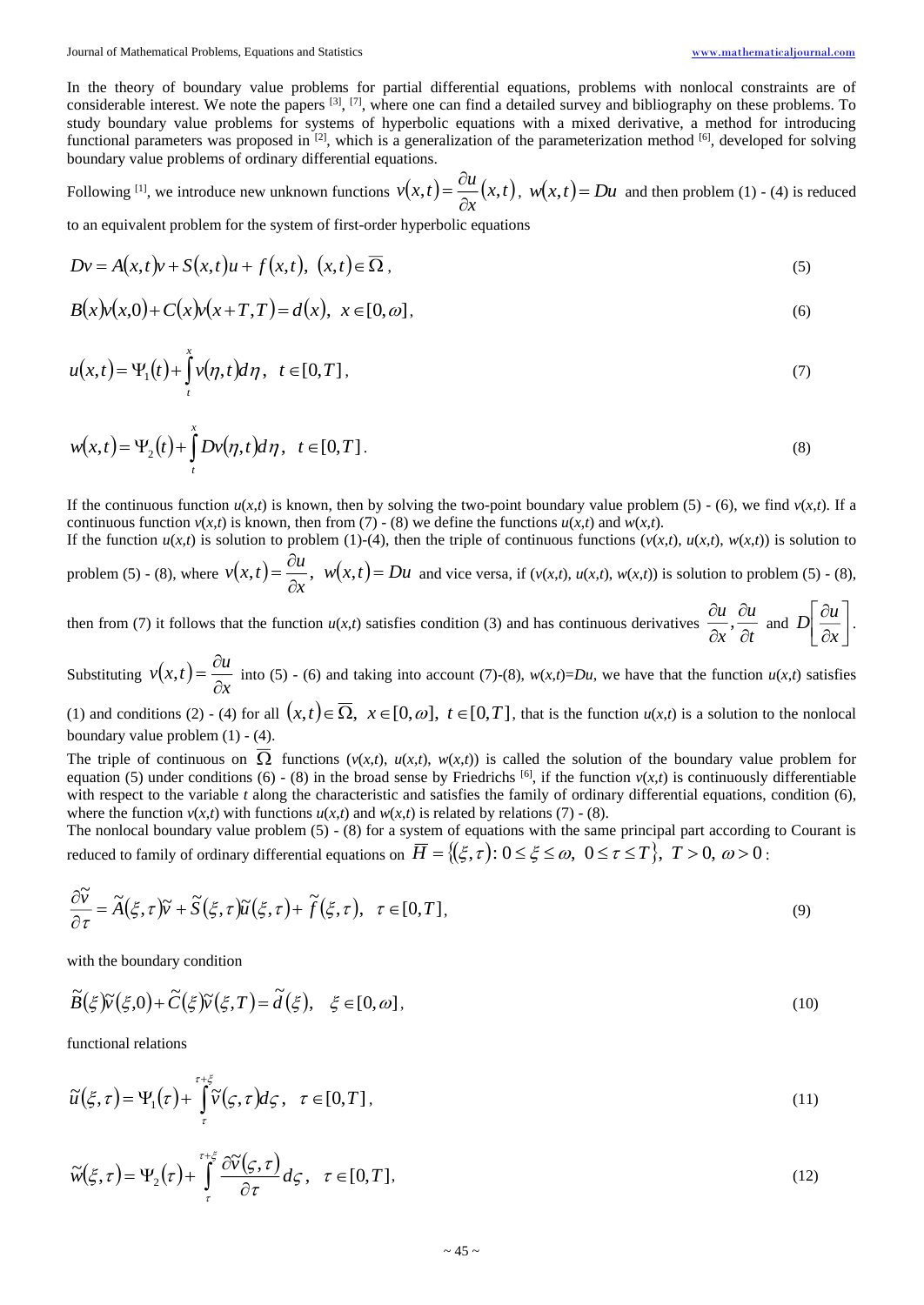### Where

 $(\xi,\tau)=v(\xi+\tau,\tau),\ \ \widetilde{A}(\xi,\tau)=A(\xi+\tau,\tau),\ \widetilde{S}(\xi,\tau)=S(\xi+\tau,\tau),\ \ \widetilde{f}(\xi,\tau)=f(\xi+\tau,\tau),$  $(\tau) = A(\xi + \tau, \tau), \tilde{S}$  $\widetilde{v}(\xi,\tau) = v(\xi+\tau,\tau), \ \ \widetilde{A}(\xi,\tau) = A(\xi+\tau,\tau), \ \widetilde{S}(\xi,\tau) = S(\xi+\tau,\tau), \ \ \widetilde{f}(\xi,\tau) = f(\xi+\tau,\tau)$  $\widetilde{w}(\xi,\tau) = w(\xi+\tau,\tau), \ \widetilde{u}(\xi,\tau) = u(\xi+\tau,\tau); \ \widetilde{A}(\xi,\tau) \text{ and } \widetilde{S}(\xi,\tau) \text{ are } (n \times n) \text{-matrices and the } n \text{-vector function}.$  $\widetilde{f}(\xi,\tau)$  is continuous in  $\tau$  and  $\xi$  on  $\overline{H}$ ;  $\widetilde{C}(\xi)$  and  $\widetilde{B}(\xi)$  are  $(n\times n)$ -matrices and the *n*-vector function  $\widetilde{d}(\xi)$  is continuous on [0, $\omega$ ]; the function  $\,\Psi_{_1}\!(\tau)\,$  is continuous and  $\,\Psi_{_2}\!(\tau)\,$  is continuously differentiable on [0,7].

By  $C(\overline{H}, R^n)$  we denote the space of functions  $\widetilde{v}: \overline{H} \to R^n$  continuous in  $\xi$  and  $\tau$  with the norm  $\left\| \widetilde{v} \right\|_0 = \max_{\xi \in [0,\omega]} \max_{t \in [0,T]} \left\| \widetilde{v}(\xi,\tau) \right\|_0$ .

A continuous function  $\tilde{v}(\xi, \tau)$  is called the solution to the boundary value problem (9) - (12) with known continuous functions  $\widetilde{u}(\xi,\tau)$  and  $\widetilde{w}(\xi,\tau)$ , if the function  $\widetilde{v}(\xi,\tau)\!\in\! C\big(\overline{H},R^n\big)$  has a continuous derivative with respect to variable  $\tau$ and satisfies the family of ordinary differential equations (9), the boundary condition (10) for all  $(\xi, \tau) \in \overline{H}$ ,  $\xi \in [0, \omega]$ , where the functions  $\widetilde{u}(\xi,\tau)$  and  $\widetilde{w}(\xi,\tau)$  are related to the function  $\widetilde{v}(\xi,\tau)$  by functional relations (11) - (12).

The continuous function  $u(x,t) = \tilde{u}(x-t,t)$  on  $\overline{\Omega}$  is called a solution of the boundary value problem for the system equations  $(1)$  with conditions  $(2)$  -  $(4)$  in the broad sense.

To find a solution to problem (9) - (12) algorithm is proposed.

Step 0: In (9), taking  $\tilde{u}(\xi, \tau) = \Psi_1(\tau)$  and having solved the two-point boundary value problem (9) - (10), we determine the

initial approximation  $\tilde{v}^0(\xi, \tau)$ . Using  $\tilde{v}(\xi, \tau) = \tilde{v}^0(\xi, \tau)$ ,  $\frac{\partial v}{\partial \tau} = \frac{\partial v}{\partial \tau}$  $\frac{\partial \widetilde{v}}{\partial \tau} = \frac{\partial}{\partial \tau}$  $=\widetilde{v}^0(\xi,\tau), \frac{\partial}{\partial \tau}$  $\partial V = \partial \widetilde{V} - \partial \widetilde{V}^0$  $\widetilde{v}(\xi,\tau) = \widetilde{v}^0(\xi,\tau), \ \frac{\partial v}{\partial t} = \frac{\partial v}{\partial \tau}$  from relations (11) - (12) we find  $\widetilde{u}^0(\xi,\tau)$  and

 $\widetilde{w}^0(\xi, \tau)$ , respectively.

Step 1: Taking  $\tilde{u}(\xi, \tau) = \tilde{u}^0(\xi, \tau)$  on the right-hand side of (9), solving the boundary value problem (9) - (10), we define the approximation  $\tilde{v}^{(1)}(\xi, \tau)$ . Substituting the found function  $\tilde{v}^{(1)}(\xi, \tau)$  and  $^{(1)}(\xi,\tau)$  $\tau$  $\xi,\tau$ д  $\frac{\partial \widetilde{v}^{(1)}(\xi,\tau)}{\partial \widetilde{v}^{(1)}}$  into (11) - (12), we find  $\widetilde{u}^{(1)}(\xi,\tau)$ 

and  $\widetilde{w}^{(1)}(\xi,\tau)$ . Etc.

Continuing this process, at the *k*-th step we get  $\left(\widetilde{v}^k(\xi,\tau),\,\widetilde{u}^k(\xi,\tau),\,\widetilde{w}^k(\xi,\tau)\right)$ .

At each step of the proposed algorithm, we apply the parameterization method to find a solution to the two-point boundary value problem.

One of the main conditions for the unique solvability of the problem posed is the invertibility of the matrix  $Q_{\nu}(\xi, h)$ ,  $h > 0$ :  $Nh = T$ ,  $v=1$ , 2,... composed of the sums of iterated integrals over variable  $\tau$  of length *h* from the coefficient matrix of the system and the matrices of the boundary condition.

$$
Q_{\nu}(\xi,h) = \begin{bmatrix} h\widetilde{B}(\xi) & 0 & 0 & \cdots & 0 & h\widetilde{C}(\xi)(I + L_{\nu N}(\xi,h)) \\ I + L_{\nu 1}(\xi,h) & -I & 0 & \cdots & 0 & 0 \\ 0 & I + L_{\nu 2}(\xi,h) & -I & \cdots & 0 & 0 \\ \cdots & \cdots & \cdots & \cdots & \cdots & \cdots \\ 0 & 0 & 0 & \cdots & I + L_{\nu N-1}(\xi,h) & -I \end{bmatrix},
$$

*I* is the identity matrix of dimension *n*,

$$
L_{v,r}(\xi,h) = \int_{(r-1)h}^{rh} \widetilde{A}(\xi,\tau_1) d\tau_1 + \int_{(r-1)h}^{rh} \widetilde{A}(\xi,\tau_1) \int_{(r-1)h}^{r_1} \widetilde{A}(\xi,\tau_2) d\tau_1 d\tau_2 + \cdots + \int_{(r-1)h}^{rh} \widetilde{A}(\xi,\tau_1) \cdots \int_{(r-1)h}^{r_{v-1}} \widetilde{A}(\xi,\tau_v) d\tau_1 \ldots d\tau_v
$$

**Теорема 1.** Пусть при некоторых h и N – матрица Q обратима при всех 0 и выполняются неравенства: Тогда последовательные приближения v равномерно сходятся к v– единственному решению задачи (9)-(12).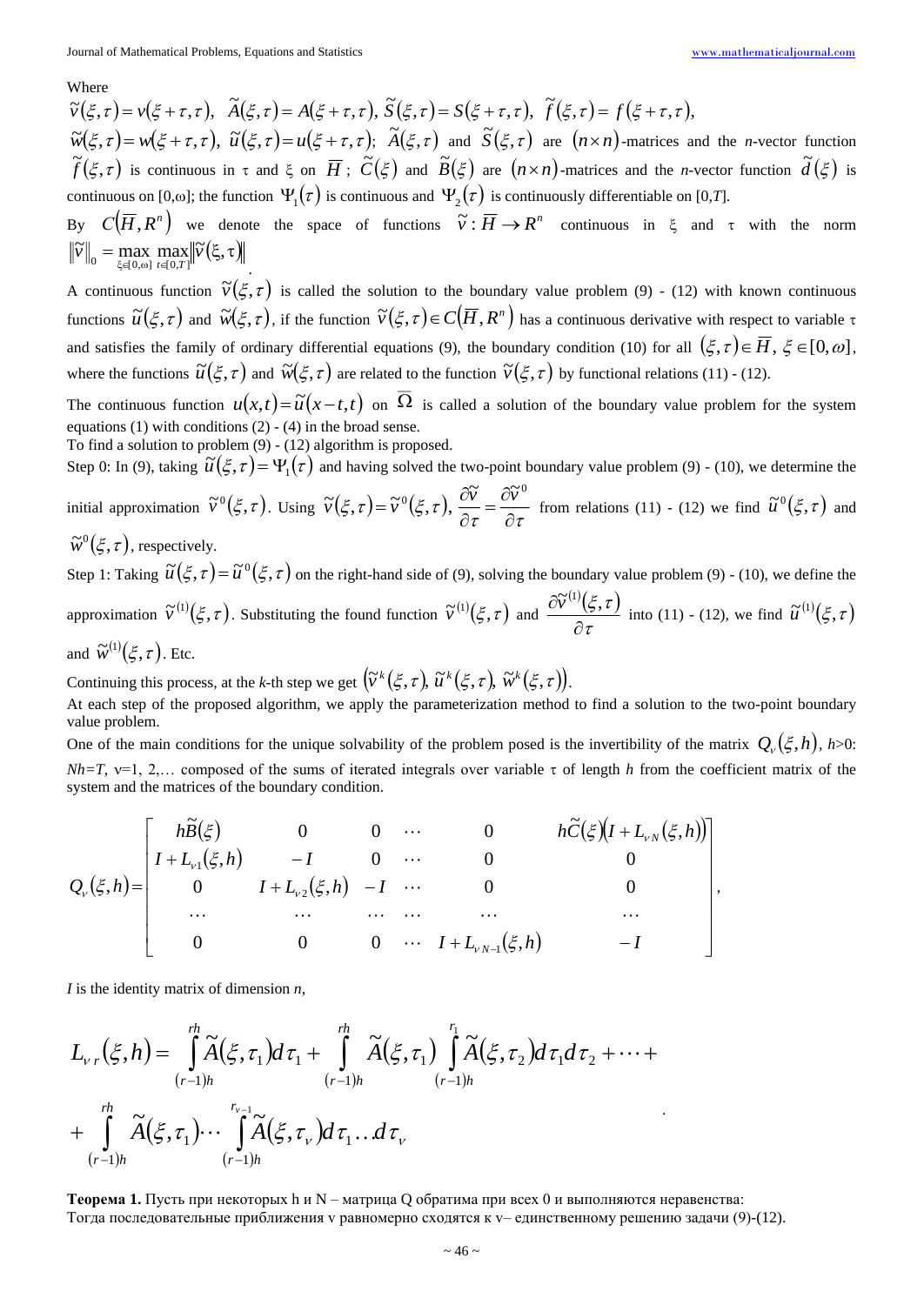При доказательстве теоремы используется схема доказательства теоремы [4, с.54]. <sup>[1]</sup> и указанный алгоритм нахождения решения краевой задачи (9)-(12).

Теорема 2. Пусть выполнены условия теоремы 1. Тогда нелокальная краевая задача (1)-(4) имеет единственное решение и.

Из теоремы 1 вытекает, что задача (9)-(12) однозначно разрешима. Так как задача (9)-(12) эквивалентна задаче (5)-(8), а задача (5)-(8) эквивалентна задаче (1)-(4), то получим, что задача (1)-(4) имеет единственное решение и. Отметим, что при фиксированной функции и задача (9)-(10) является семейством двухточечных краевых задач для обыкновенных дифференциальных уравнений (11).

**Theorem 1.** Let for some  $h>0$ :  $Nh=T$  and  $v,v=1,2,...$ ,  $(nN\times nN)$ -the matrix  $Q_v(\xi,h)$  be invertible for all  $\xi \in [0,\omega]$  and the following inequalities hold:

 $\|Q_{\nu}(\xi,h)\|^{-1}\| \leq \gamma_{\nu}(h);$  $a)$ 

b) 
$$
q_v(\xi, h) = \gamma_v(h) \max\left\{1, h \middle\|\widetilde{C}(\xi)\right\}\left\{e^{\alpha(\xi)h} - 1 - \alpha(\xi)h - \dots - \frac{(\alpha(\xi)h)^v}{v!}\right\} \le \sigma < 1,
$$

where  $\alpha(\xi) = \max_{\tau \in [0,T]} ||\widetilde{A}(\xi,\tau)||$ ,  $\sigma = \text{const.}$  Then successive approximations of  $(\widetilde{v}^k(\xi,\tau), \widetilde{u}^k(\xi,\tau), \widetilde{w}^k(\xi,\tau))$  converge uniformly to  $(\tilde{v}^*(\xi,\tau), \tilde{u}^*(\xi,\tau), \tilde{w}^*(\xi,\tau)) \in C(\overline{H}, R^n)$ - the unique solution of problem (9) - (12).

In the proof of the theorem, we use the scheme for proving the theorem  $[6, p. 54]$ ,  $[1]$  and the indicated algorithm for finding a solution to the boundary value problem  $(9) - (12)$ .

**Theorem 2.** Let the conditions of Theorem 1 be satisfied. Then the nonlocal boundary value problem  $(1)$  -  $(4)$  has a unique solution  $u^*(x,t) \in C(\overline{\Omega}, R^n)$ .

Theorem 1 implies that problem  $(9) - (12)$  is uniquely solvable. Since problem  $(9) - (12)$  is equivalent to problem  $(5) - (8)$ , and problem  $(5)$  -  $(8)$  is equivalent to problem  $(1)$  -  $(4)$ , we obtain that problem  $(1)$  -  $(4)$  has a unique solution  $u^*(x,t) \in C(\overline{\Omega}, R^n)$ .

Note that for a fixed function  $\tilde{u}(\xi, \tau)$ , problem (9) - (10) is a family of two-point boundary value problems for ordinary differential equations.

$$
\frac{\partial \tilde{v}}{\partial \tau} = \tilde{A}(\xi, \tau)\tilde{v} + \tilde{G}(\xi, \tau), \quad \tau \in [0, T],
$$
\n(13)

with boundary condition (10).

The parameterization method is applied to the family of linear two-point boundary value problems (13), (10).

**Definition** 1. The two-point boundary value problem (13), (10) is called correctly solvable if for any  $\tilde{G}(\xi, \tau)$  and  $\tilde{d}(\xi)$  it has the unique solution  $\tilde{v}(\xi,\tau) \in C(\overline{H},R^n)$  and for it the estimate

$$
\max_{\tau\in(0,T]}\big\|\widetilde{\nu}(\xi,\tau)\big\|\leq K(\xi)\max\bigg(\big\|\widetilde{d}\big\|_1,\ \max_{\tau\in(0,T]}\big\|\widetilde{G}(\xi,\tau)\big\|\bigg),
$$

where  $K(\xi)$  is continuous on [0, $\omega$ ] and function independent of  $\tilde{G}(\xi, \tau)$ ,  $\tilde{d}(\xi)$ .

**Definition 2.** Boundary value problem (1) - (4) is called well-solvable in the broad sense if for any  $f(x,t)$ ,  $d(x)$ ,  $\Psi_1(t)$  and  $\Psi_2(t)$ , it has a unique solution  $u^*(x,t) \in C(\overline{\Omega}, R^n)$  and it satisfies the estimate

$$
\max\!\left(\|u\|_0, \left\|\frac{\partial u}{\partial x}\right\|_0\right)\le K \max\!\left(\|f\|_0, \|d\|_1, \left\|\Psi_1\right\|_2, \left\|\Psi_2\right\|_2\right),
$$

where *K*=*const* is independent of  $f(x,t)$ ,  $d(x)$ ,  $\Psi_1(t)$  and  $\Psi_2(t)$ .